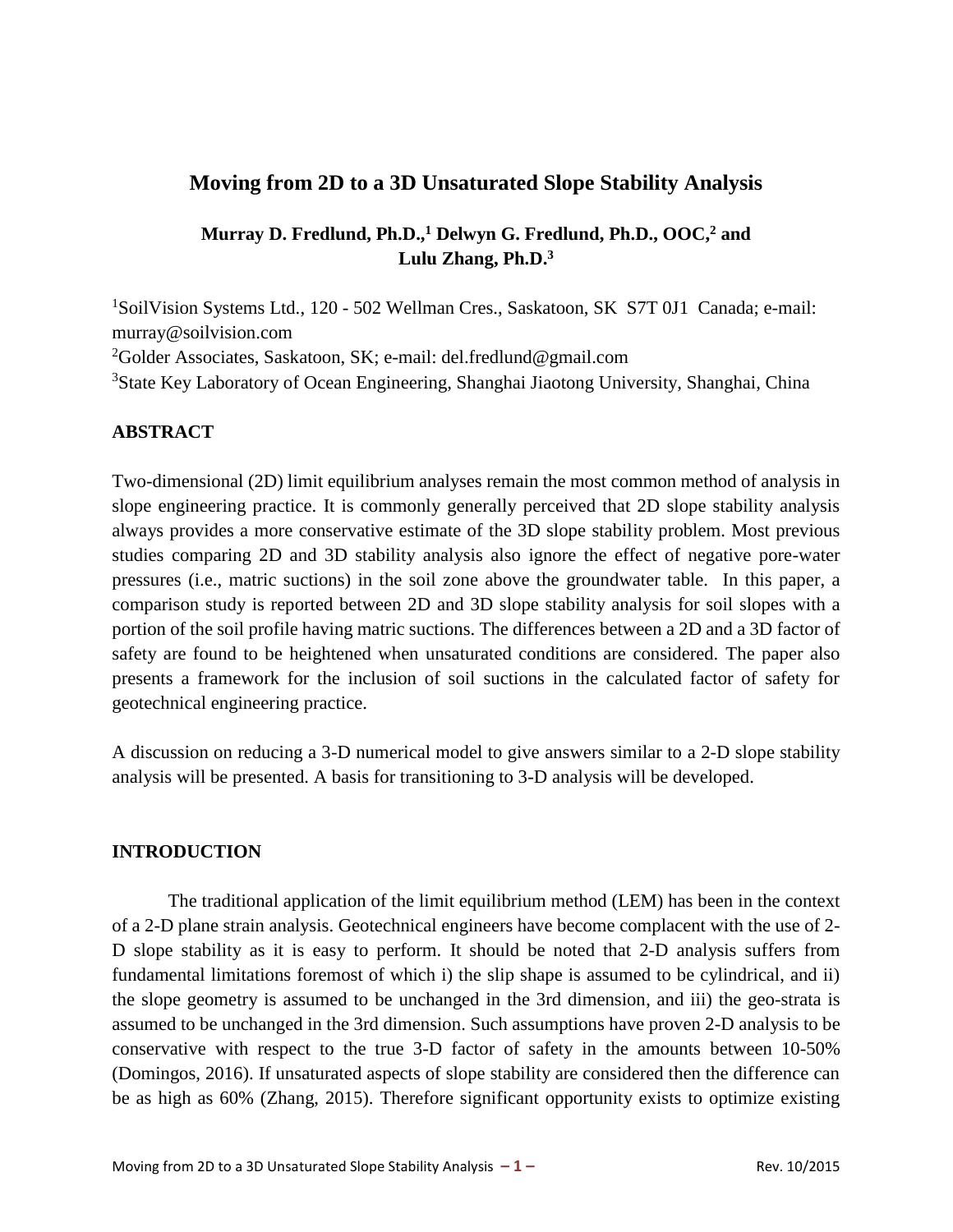designs through the application of 3-D slope stability analysis. It should be noted that the difference between a 2-D and a calculated 3-D factor of safety is different in each situation. Therefore it is impossible to assume a specific 2-D/3-D difference for a particular scenario.

The theory for the 3-D LEM has been in existence for decades and is therefore not new. Early theoretical development efforts are available in research literature (Howland, 1977; Hungr, 1987, Hungr et al., 1989, and Fredlund, 1977).

The application of 3-D slope stability LEM in practical geotechnical analysis requires consideration of the effects of i) **slip surface shape** being elliptical, block-based, or composite, ii) the effects of **ground surface geometry,** and iii) the effects of **geo-strata varying**. The effects of **material constitutive behavior** (such as unsaturated shear strength) may also cause additional variations in going to a 3D analysis.. This paper will focus on the effects of slip surface shape, ground surface shape, and the influence of soil suctions on the computed factor of safety. A recommended approach for the application of 3-D slope stability analysis in the practice of unsaturated geotechnical engineering will also be presented.

The application of software tools to analyze slope stability in 3-D has traditionally been highly limited. Recent developments allow for the easy application of 3-D stability analysis in typical problems (Fredlund, 2015; Reyes, 2014). The SVSLOPE software developed by SoilVision Systems Ltd. is utilized for the analysis presented in this paper.

## CONTINUITY BETWEEN 2D AND 3D LEM

It is of importance to understand the difference between the slip shape analyzed in a 2-D analysis as opposed to a 3-D analysis. In a 2-D analysis the slip shape is ultimately extended infinitely in the 3<sup>rd</sup> dimension and shear on the end surfaces is not considered. An example 2-D analysis is presented in Figure 1. The equivalent 3-D analysis is shown in [Figure 2](#page-2-0) where there is no shear strength applied to the vertical end surfaces.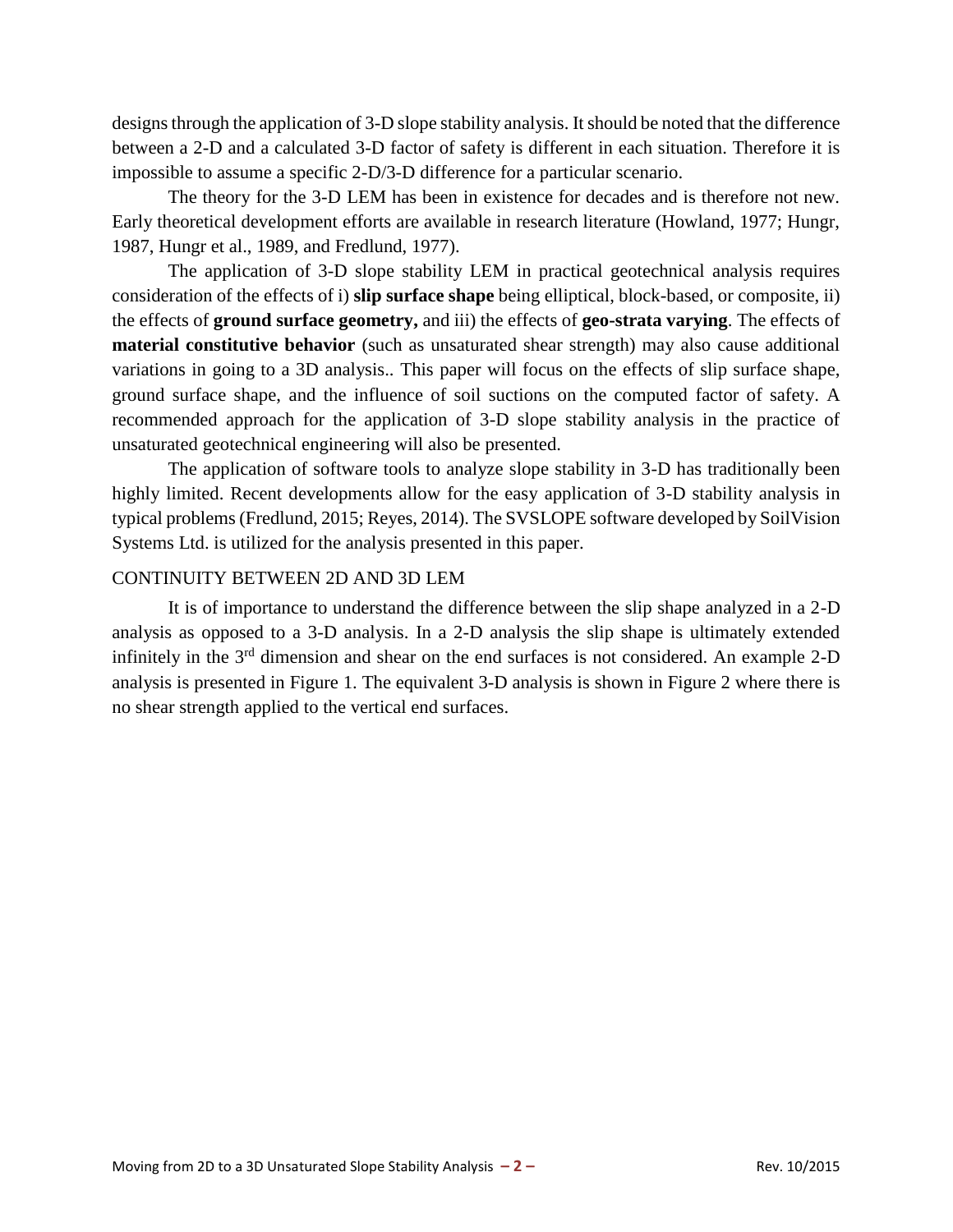

<span id="page-2-0"></span>**Figure 2 Equivalent 3-D analysis (slip surface exploded out of slope)**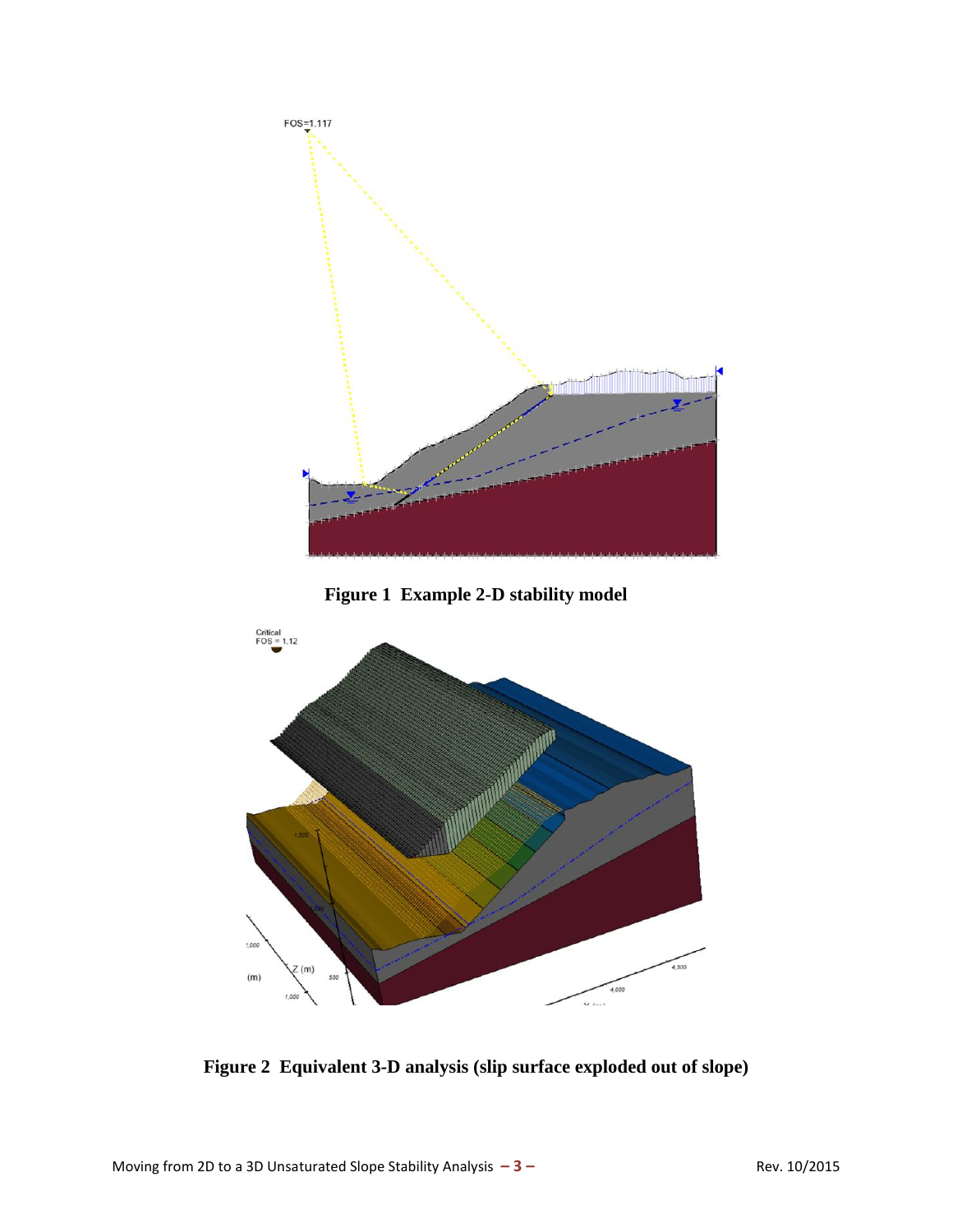It should be noted that a simple proof of a 3-D analysis can be done by creating a 3-D model of a 2-D extruded slip surface and applying zero shear strength to the end-walls. This is an easy way to prove the 3-D equivalent scenario of any 2-D analysis. It also highlights the fundamental limitation of a 2-D analysis which i) considers the slip to be of infinite length in the 3<sup>rd</sup> dimension and ii) does not consider the influence of shear strength on the end surfaces.

#### SLIP SURFACE SHAPE EFFECT

If an engineer wants to strictly determine the difference that slip surface shape makes then it is easiest to extrude a 2-D profile model out to 3-D space to determine the factor of safety of a slip surface assuming an ellipsoidal slip surface. It is recognized that not all 3-D slip surfaces are of a perfect ellipsoidal shape but a majority of slips are an ellipsoidal shape. Therefore it was considered a reasonable starting assumption by the authors.

The benefit of this type of analysis is it allows the engineer to determine the effect on the factor of safety (FOS) of moving from a 2-D plane-strain analysis to a 3-D analysis with an ellipsoidal slip surface. When the slope is extruded to 3-D then an aspect ratio for the ellipsoid must be found through a trial-and-error process. For the present paper a number of example models were selected as benchmark 2-D models and a few are presented in **Error! Reference source not found.** and **Error! Reference source not found.**. These models were selected out of list of classic slope stability benchmarks as compiled by SoilVision Systems Ltd.

A common question related to 3-D analysis is: "Won't a 3-D analysis of an extruded profile tend to an ever wider and wider 3-D elliptical slip surface as it tries to approach the 2-D result (with its lower FOS)?". One of the key aspects to answering this question is related to the assumption of the slip surface shape. If the shape is cylindrical with small beveled or rounded ends, then as the cylinder becomes longer and longer the effects of the shear on the ends theoretically becomes a smaller and smaller percentage contribution. It should be noted, however that the "extended cylinder" described in the above argument is not a common slip surface failure shape in the field. If we assume an elliptical slip surface failure, then the results illustrate that the failure does not tend to be infinitely wide as previously assumed.

[Figure 3](#page-4-0) shows the results of extruding the VS\_24 model to an equivalent 3-D numerical model. It can be seen from this extruded model that a wide range of aspect ratios for the ellipsoid have been tried (the trial slip surfaces have been plotted) and the ellipsoid with the minimum FOS corresponds to an aspect ratio of 16.8 with a minimum FOS of 1.72 which is a 19.6% increase over the 2-D FOS of 1.438. The results of extruding three such 2-D models to 3-D are shown in [Table](#page-4-1)  [1.](#page-4-1) It can also be seen from these results that the difference for simple and low-angle slopes between the 2-D and 3-D FOS ranges between 4.3% to 20%.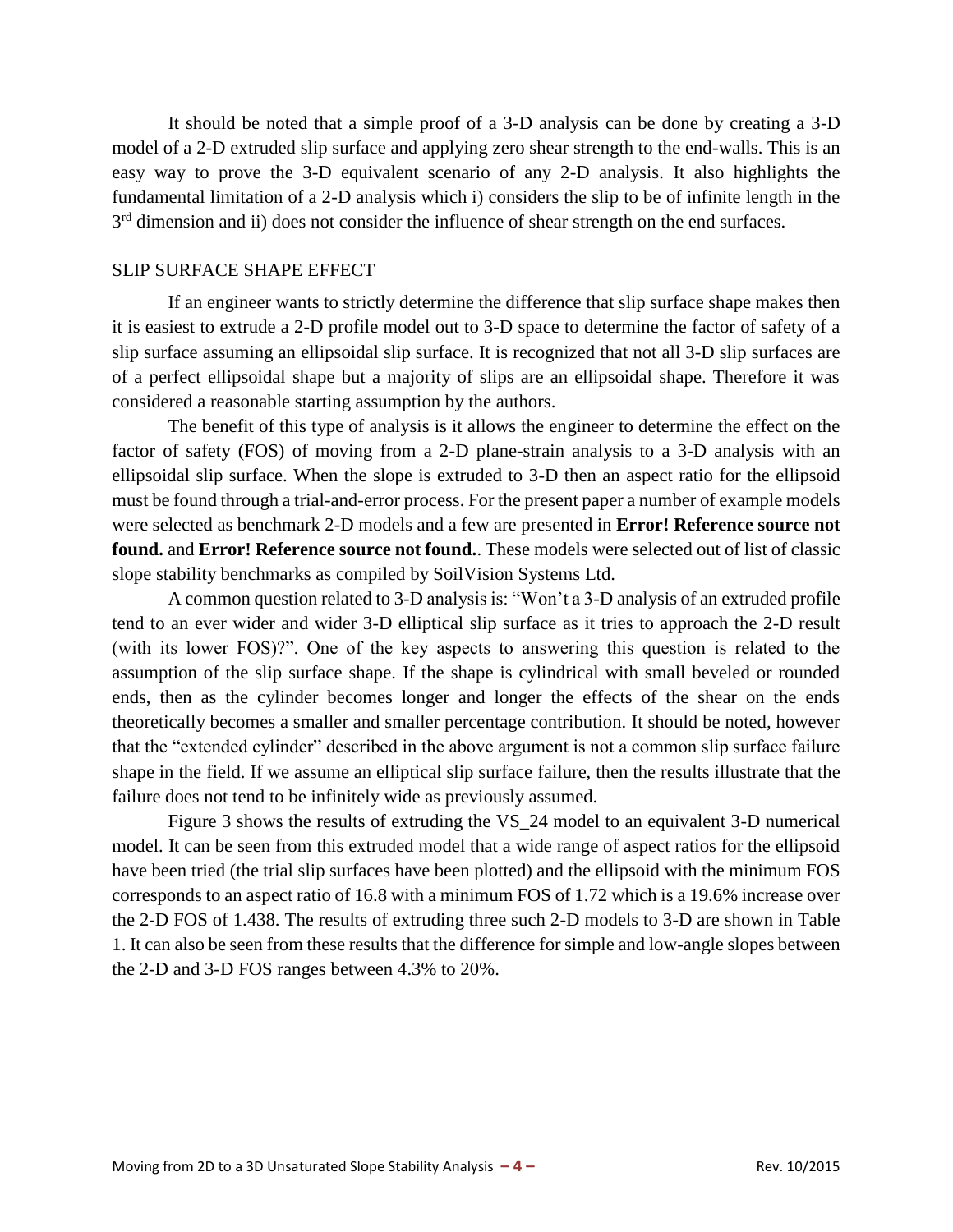<span id="page-4-1"></span>

|        | $2-D$ |                   | $3-D$ |        |                    |        |
|--------|-------|-------------------|-------|--------|--------------------|--------|
| Model  | FOS   | Max Depth (m) FOS |       | Aspect | Max Depth (m) Diff |        |
| $VS_1$ | 0.988 |                   | 1.031 | 4.8    | 3.013              | 4.35%  |
| $VS_3$ | 1.375 | 4.76              | 1.45  | 8.6I   | 4.56               | 5.45%  |
| VS_24  | 1.438 | 6.889             | 1.72  | 16.8   | 6.814              | 19.61% |

**Table 1 Results of 2-D profiles extruded to 3-D**





### <span id="page-4-0"></span>GROUND SURFACE TOPOGRAPHY VARIATIONS

The second primary reason why 3-D analysis differs from 2-D analysis is that there may be variation of the surface topology Such variation can produce differences in the computed FOS. Such variations can largely be grouped into surface shapes which are convex or concave. While it is recognized that typical topography may be highly variable, the general trends can be easily quantified with simple concave and convex shapes. Such an analysis has been performed (Zhang, 2015; Domingos, 2014; Adriano et al., 2008) and the geometry for the comparison can be seen in [Figure 4.](#page-5-0)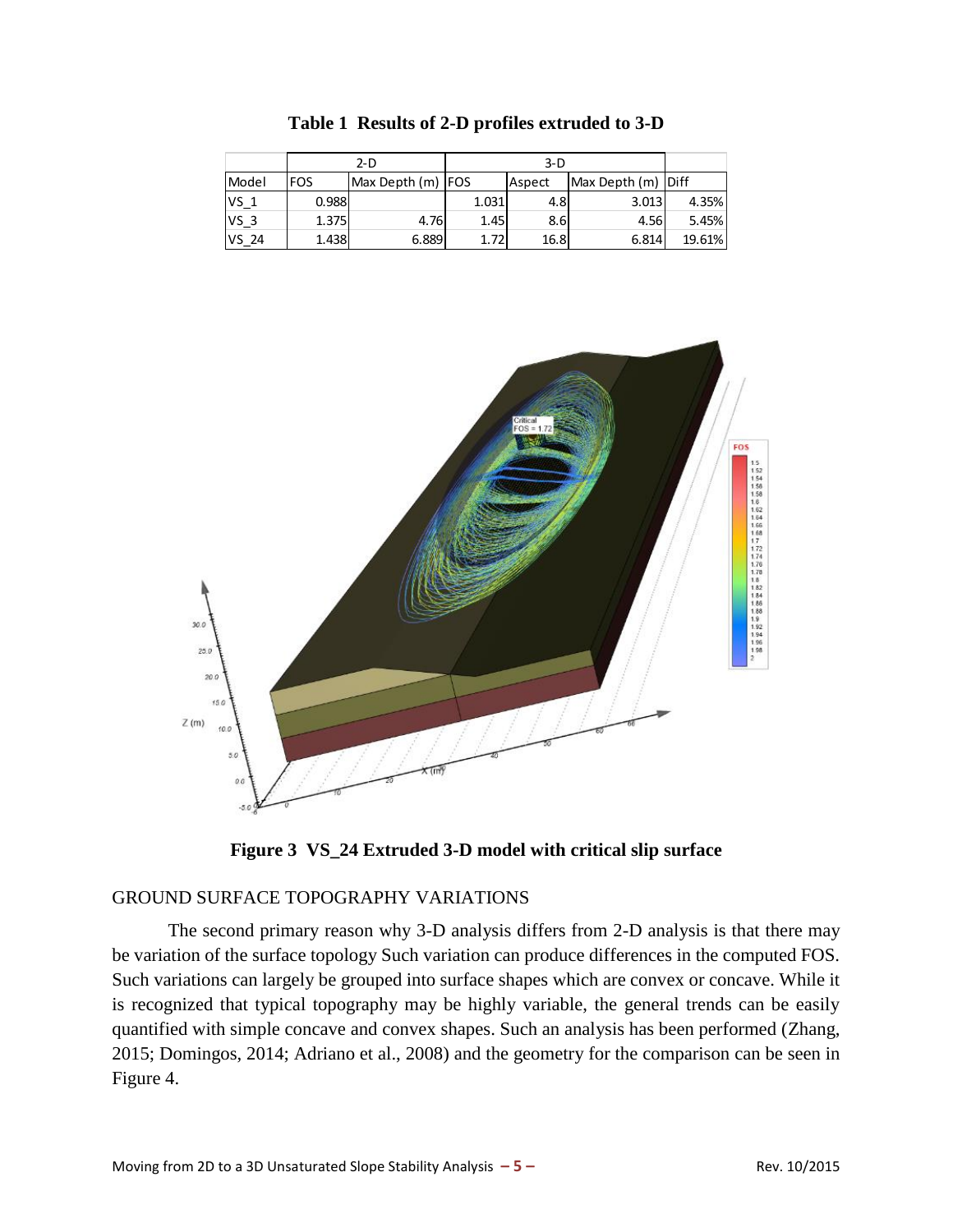

**Figure 4 Convex and concave geometries used in 3-D simulations**

<span id="page-5-0"></span>From analyzing the geometry it can be seen that i) the consideration of such geometries results in an increase in the computed FOS over a 2-D scenario and ii) the consideration of unsaturated shear strengths further increases the computed FOS in 3-D [\(Figure 5\)](#page-6-0). It can also be surmised that the consideration of 3-D geometries in a 3-D numerical model can often result in computed FOS values which are higher than 2-D analysis and have the potential to save on construction costs in the design of slopes.

A simple analysis may be performed to determine the potential differences between 2D and 3D analysis as well as between a saturated and unsaturated analysis. The factors of safety on simple geometry slopes with a steep angle and a low slope angle are investigated under various shear strength parameters and groundwater conditions. For simple slopes with a low slope angle, the difference in factor of safety between a 2D and 3D slope stability analysis, (i.e.,  $\Delta F_S/F_{S2D}$ ), monotonically increases with an increase in c',  $\phi$ ', and  $\phi^b$  values. The variation in the factor of safety (i.e.,  $\Delta$ Fs/Fs<sub>2D</sub>), of the low angle, simple slopes with various combinations of c' and  $\phi'$ values ranges from 4% to 9% with  $\phi^b$  equal to zero. When  $\phi^b$  is assumed to be 15 degrees, the values of  $\Delta F_S/F_{S2D}$  range from 9 to 16%. It is found that the difference of factor of safety between 2D and 3D analysis for a steep, simple slope is generally larger than that of a low angle, simple slope. When  $\phi^b$  is 15 degrees, the values of  $\Delta$ Fs/Fs<sub>2D</sub> for the simple, steep slope range from 12 to 18% with various combinations of c' and  $\phi$ ' values. However, for a simple, steep slope,  $\Delta F_S/F_{S2D}$ does not increased monotonically with the shear strength parameters (i.e., c',  $\phi'$ , and  $\phi^b$ ). The effect of groundwater table on the difference between 2D and 3D factors of safety is more pronounced for the simple, steep slope than for the low angle slope. These differences are summarized in [Figure 5.](#page-6-0)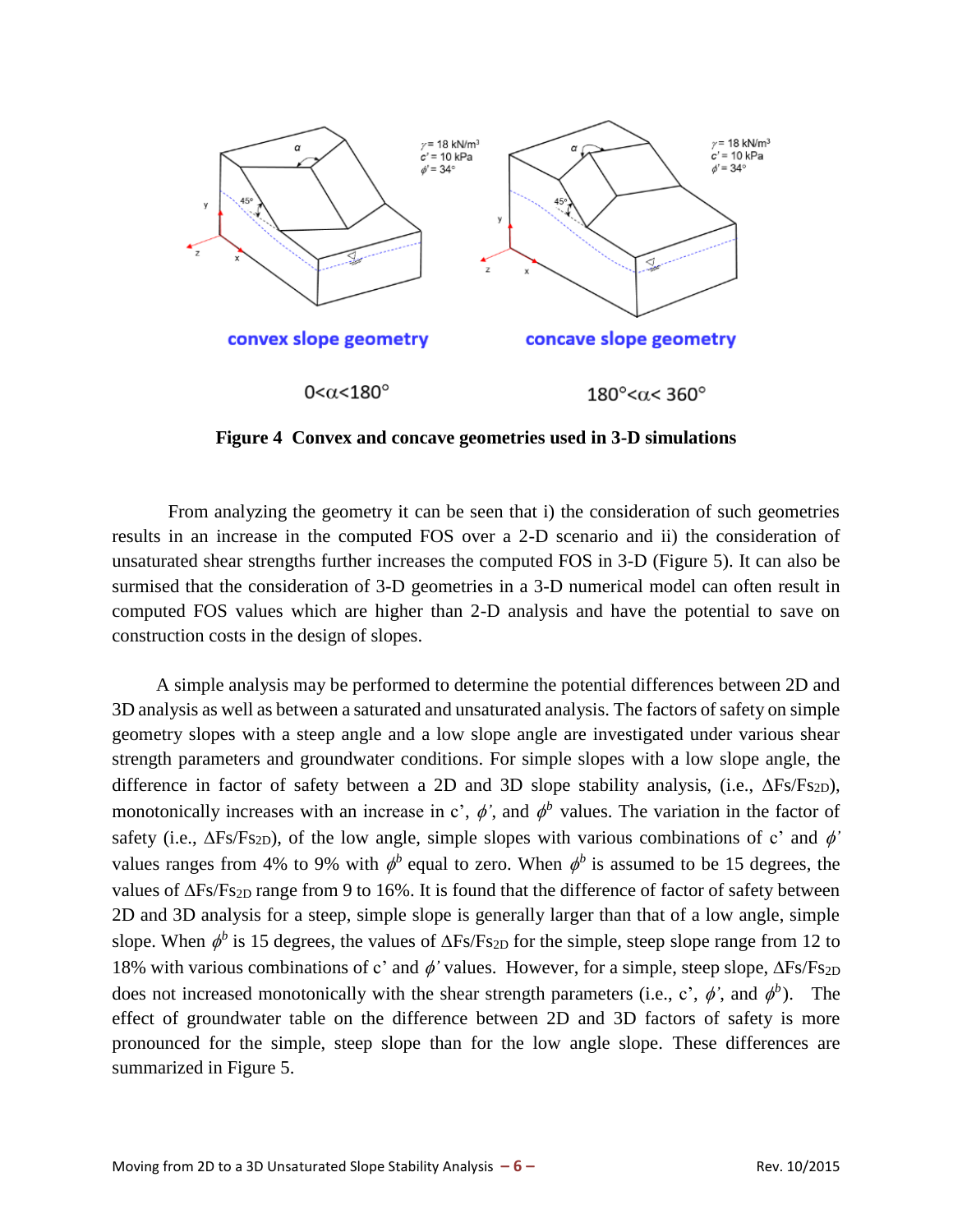

<span id="page-6-0"></span>**Figure 5 Differences between 2-D and 3-D computed FOS for convex and concave saturated/unsaturated slopes (Zhang, 2014)**

The results of the influence of surface topology suggest that the consideration of such influence may not be trivial. The consideration of 3-D effects of topology may therefore be useful in the practical application of 3-D slope stability.

### PRACTICAL APPLICATIONS GUIDELINES

The current state of practice in geotechnical engineering has a long history of application and design of earth structures. It must be recognized that the existing limits of design of 1.3 and 1.5 have been developed in the context of an application of a 2-D limit equilibrium numerical model. Common questions related to the application of a 3-D numerical analysis to slope design are "Can I use a 3-D analysis and design for my same limits of 1.3 and 1.5?", or "Should we move to only use a 3-D analysis?". There is recognition that significant further work is required to completely understand a 3-D analysis, but principles can be developed which form a foundation for a path forward in terms of a practical application of a 3-D numerical model in geotechnical engineering practice.

Firstly, it is recommended that geotechnical engineers begin to run both 2-D and 3-D numerical models to determine the potential differences between such analysis. There is not a single percentage that represents a consistent difference between a 2-D and a 3-D analysis and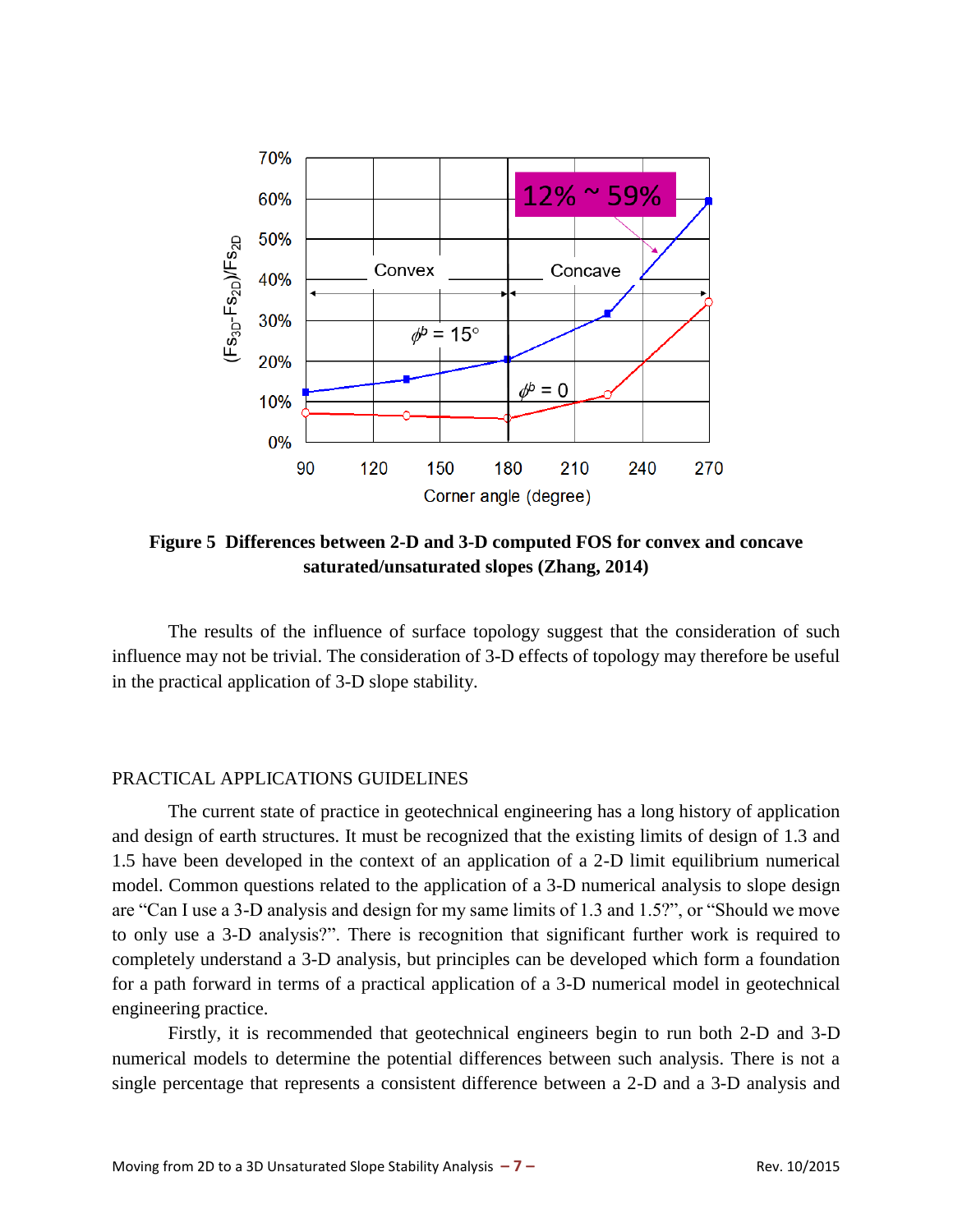therefore the geotechnical engineer must begin to become familiar with the results of the analysis in each engineering situation.

It is important to understand the logic followed by existing analysis performed over the past few decades. The process may be illustrated in [Figure 6.](#page-7-0) From this figure we may note that i) the definition of failure at a FOS=1.0 does not change between 2-D and 3-D analysis, ii) A 3-D FOS will typically be higher than a 2-D FOS, and iii) when a 3-D analysis is performed we are moving closer to field conditions and therefore moving closer to the real-world FOS.

It should also be understood that the true FOS is really comprised of a KNOWN and an UNKNOWN FOS. When a 2-D analysis yields a value of 1.3, the known  $FOS<sub>2D</sub>$  is 1.3 or 30%. The unknown FOS2D-3D is the difference between the 3-D and the 2-D FOS. The geotechnical engineer traditionally has not known what the second FOS<sub>2D-3D</sub> is but they have a certain degree of comfort knowing it exists. However, the second unknown  $FOS<sub>2D-3D</sub>$  can be a difference between 10-60%. On both ends of this range there requires further consideration. If the FOS3D is 10% over the  $FOS_{2D}$  then it must be realized that there is little "cushion" over the known  $FOS_{2D}$ . If the  $FOS_{2D}$ -3D is closer to 60% or higher then there is significant overdesign that may be costly.

When a 3-D slope stability analysis is performed the engineer, they are merely determining the unknown  $FOS<sub>2D-3D</sub>$  is that has existed but has remained previously unknown. This additional piece of information gives the geotechnical engineer another crucial piece of information required for slope stability analysis.



**Figure 6 Illustration of 2-D/3-D analysis**

<span id="page-7-0"></span>A common question is "Can the engineer use a 3-D analysis along with the existing factors of safety of 1.3 and 1.5?". It should be noted that the existing limits were developed based on the assumption for an additional and unknown conservatism. If a 3D analysis yields a FOS=1.3 the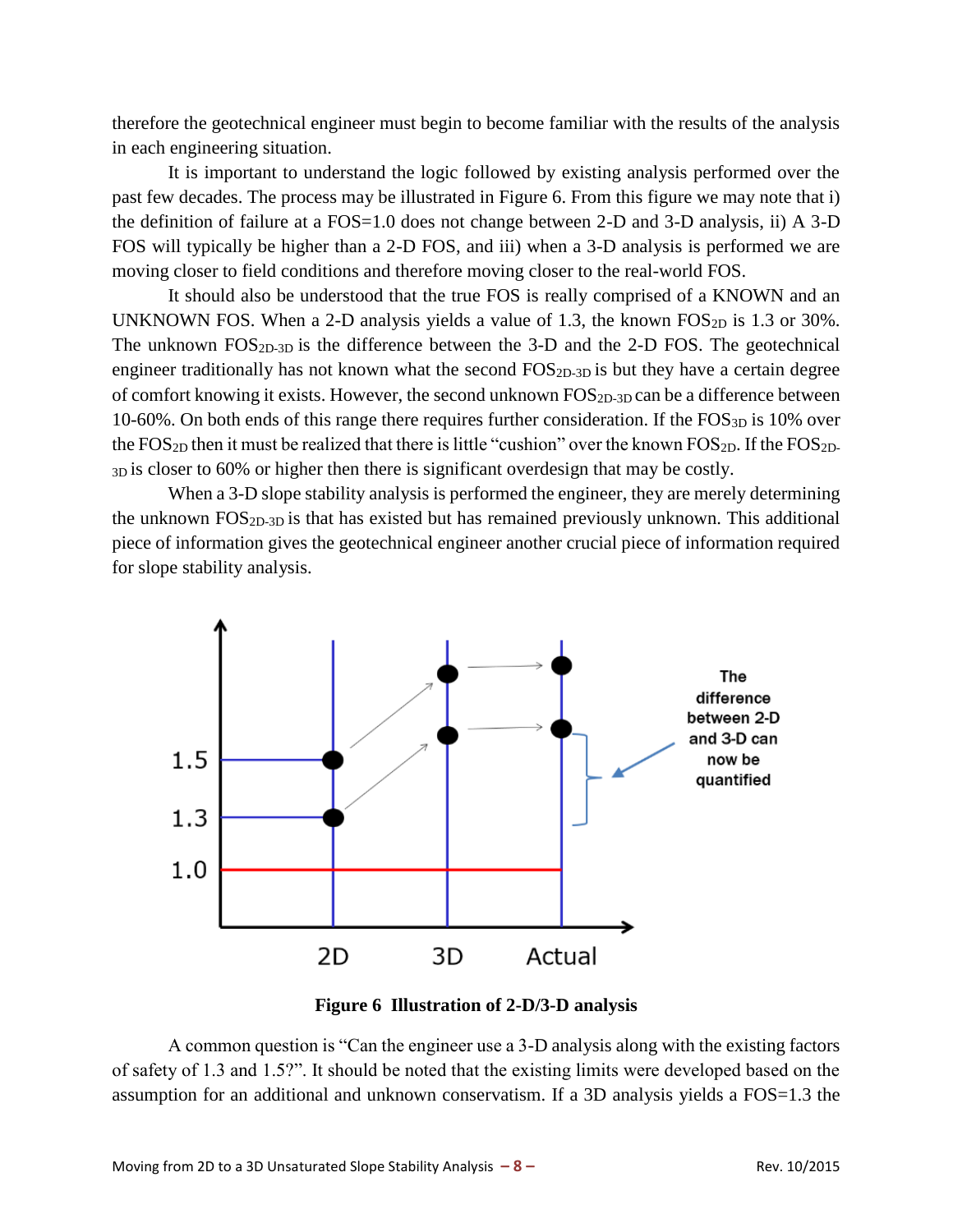geotechnical engineer must realize that they truly only have a 30% overdesign with no additional conservatism built in. It is suggested that geotechnical engineers will have to run both 2-D and 3- D analysis over the coming years to ensure that they become familiar with the true FOS limits which create sufficient comfort for designs.

Approaching 3-D analysis in steps may be an appropriate manner in which to educate the client about the 3-D influences of the FOS calculation. As illustrated in this paper the engineer can first i) run a 2-D analysis, ii) extrude the model to perform a simple 3-D analysis, and iii) then run a full 3-D analysis considering all 3-D geometry. This will yield a progression that will educate both the geotechnical engineer and their client on the additional FOS contributed from representing the slip surface more accurately as well as from representing the topology and the geo-strata more accurately in the 3rd dimension.

## **CONCLUSION**

As 3-D analysis techniques become more common and easily applied the geotechnical engineer must understand the differences between a 2-D and a 3-D analysis. The primary differences in the 3-D slope stability analysis lie in the fact that i) the slip shape is more realistic, ii) the topology may be varying in the 3rd dimension, iii) the geo-strata may vary, and iv) the material constitutive model may vary spatially.

This paper has illustrated how it is easy to extrude a numerical model and determine the influence of the improved slip shape easily. It can also be seen that it is straightforward to incur FOS<sub>3D</sub> which are 4-20% higher than their 2-D plane strain equivalent models in this process. Such an analysis can identify the specific influence of the slip surface shape on the FOS calculations.

The influence of surface geometry on the calculated FOS can also be illustrated through the representation of typical concave or convex geometries. Such an analysis was performed by Zhang (2014) and illustrated differences between 2-D and 3-D FOS values of between 8-60%. A higher difference was incurred if unsaturated soil mechanics were considered.

This paper presents a step-wise methodology for the application of 3-D slope stability analysis in the practice of geotechnical engineering. The paper also presents some foundational principles for the understanding of how a 3-D analysis fits in the existing design limits of 1.3 and 1.5.

## **REFERENCES**

Adriano, P.R.R. ; Fernandes, J. H. ; Gitirana JR., G. F. N. ; Fredlund, Murray D . Threedimensional slope stability analysis. GeoEdmonton'08 - 61st Canadian Geotechnical Conference, 2008, Edmonton. Proceedings of the 61st Canadian Geotechnical Conference, 2008. v. 1. p. 1-8.